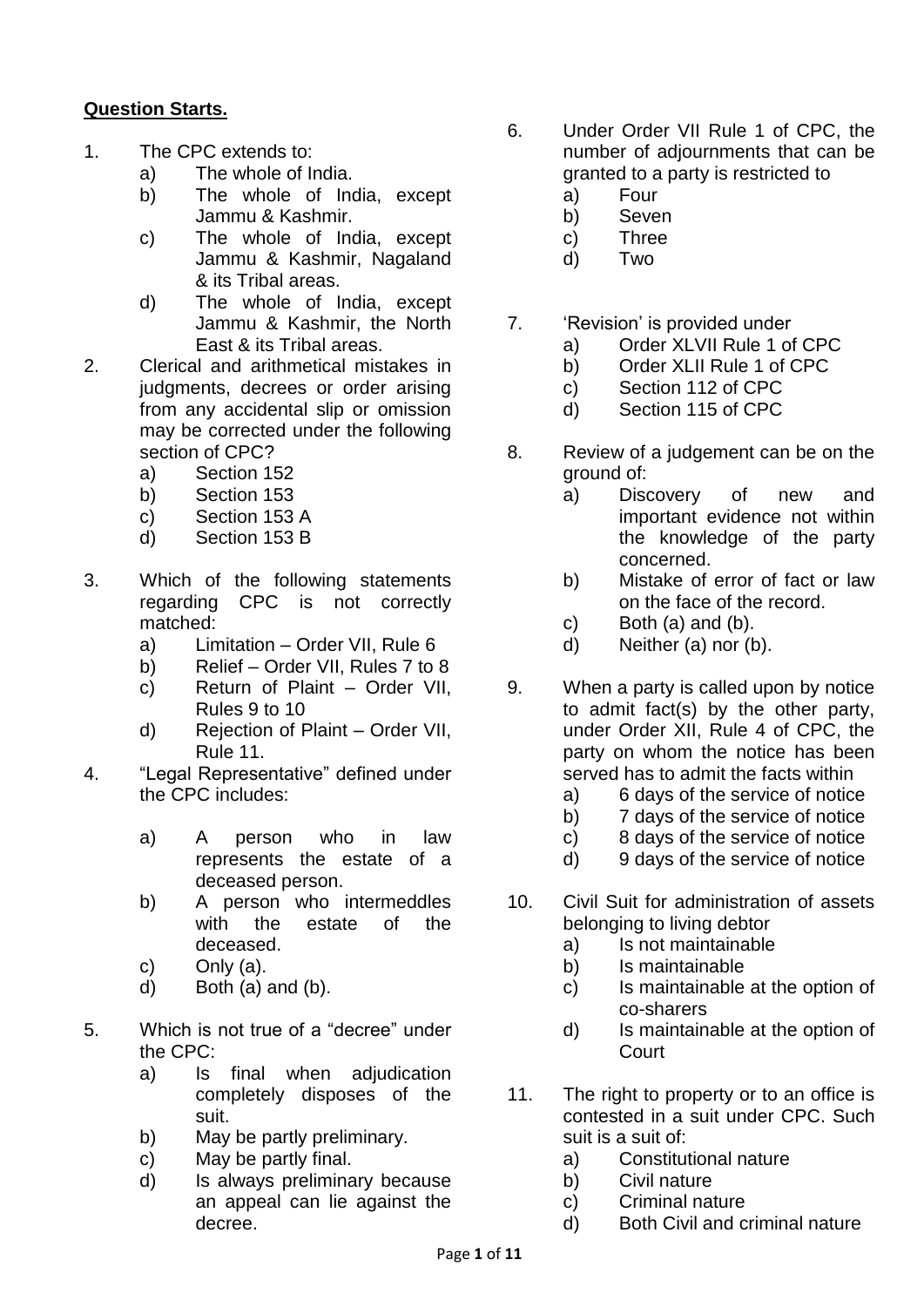- 12. *Res Judicata* under CPC connotes that:
	- a) No court shall try any suit or issue in which the matter directly and substantially in issue has been directly and substantially decided in a former suit between the same parties.
	- b) "Former suit" denotes any prior suit in which the same issue has been directly and substantially decided irrespective of the parties.
	- c) The competence of the court is terminated irrespective of any provisions as to a right of appeal from the decision of such court.
	- d) Both (a) and (c).
- 13. Which among the following is true about "Stay of Suit" in CPC:
	- a) The pendency of a suit in a foreign court does not preclude the courts in India from trying a suit founded on the same cause of action
	- b) No court shall proceed with a trial of any suit in which the matter in issue is always directly or substantially in issue in a previously instituted suit between the same parties.
	- c) Neither (a) nor (b).
	- d) Both (a) and (b).
- 14. The word "Pleader" under CPC means / includes:
	- a) Any person entitled to appear and plead for another in court.
	- b) An advocate, a Vakil and an Attorney of the High Court
	- c) Only (a)
	- d) Both (a) and (b).
- 15. "Revenue Court" under CPC:
	- a) Means a court having jurisdiction under any local law to entertain suits or other proceedings relating to the rent of land used for agricultural purposes.
	- b) Means a court having jurisdiction under any local law to entertain suits or other proceedings relating to revenue or profits of land used for agricultural purposes.
	- c) Does not include a civil court having original jurisdiction under CPC to try such suits or proceedings as being suits or proceedings of a civil nature.
	- d) Both (a) and (b).
- 16. After service of summons, a defendant is required to file a written statement in his defense within:
	- a) 30 days
	- b) 60 days
	- c) 90 days
	- d) 180 days
- 17. A judgement passed by a court can be reviewed:
	- a) By the court passing the judgement.
	- b) By the Court of District Judge
	- c) By the High Court
	- d) By the Supreme Court.
- 18. To compel the attendance of a person to whom summon is issued, the court can:
	- a) Issue a warrant for his arrest.
	- b) Attach and sell his property.
	- c) Impose a fine, not exceeding rupees five thousand.
	- d) All of the above.
- 19. Under CPC the place in which any civil court is held for the purpose of trying any suit is deemed to be:
	- a) An open court.
	- b) A closed court.
	- c) A judge's chamber.
	- d) None of the above.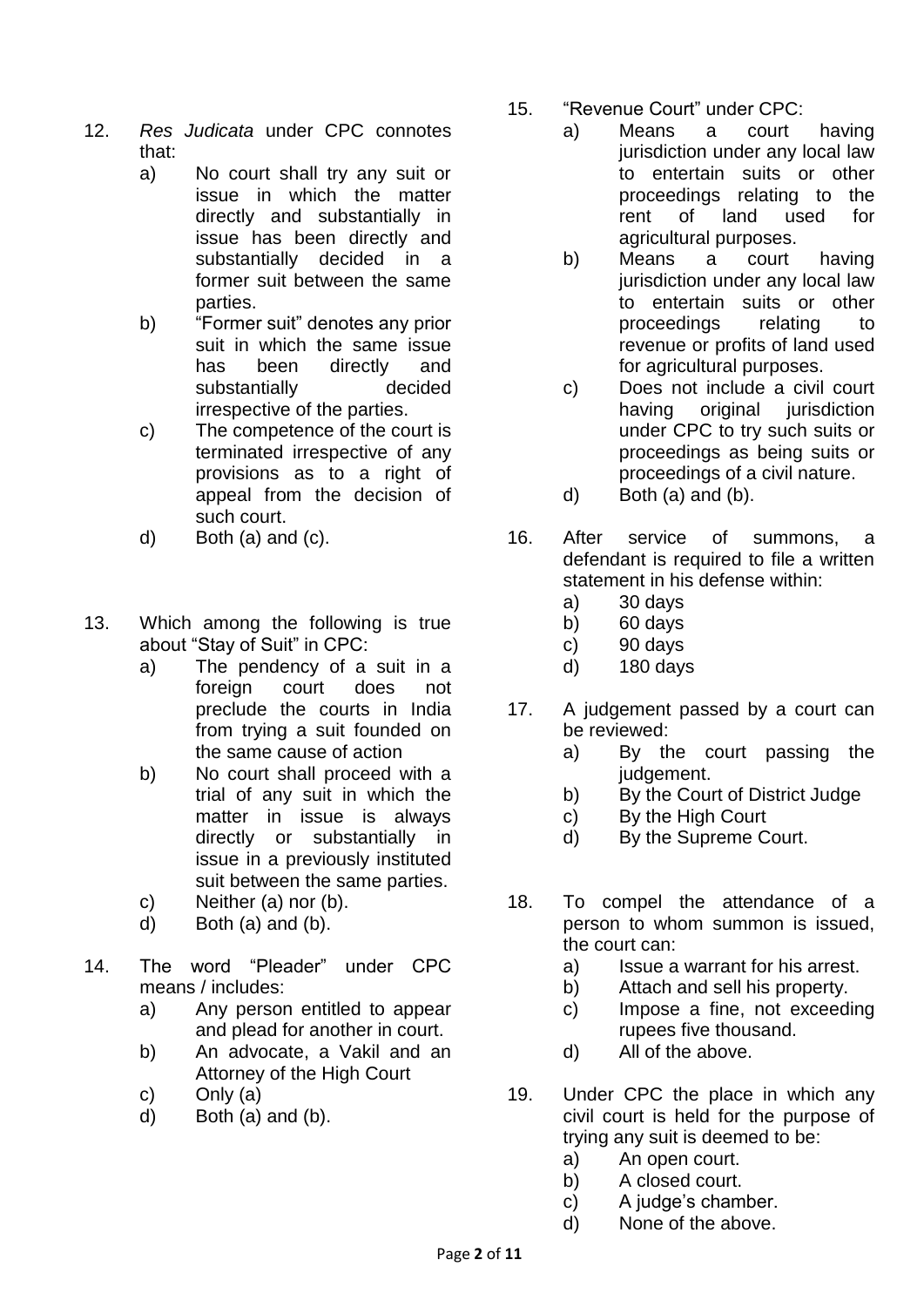- 20. Under Order XIV Rule 5 the court can at any time:
	- a) Amend the issues before passing a decree.
	- b) Frame additional issues.
	- c) Strike out any issue that appears to be wrongly framed or introduced
	- d) Both  $(a)$ ,  $(b)$  and  $(c)$ .
- 21. When a suit Is instituted in the name of a wrong person as plaintiff, the court has power to:
	- a) Order any other person to be substituted as a plaintiff.
	- b) Order any other person to be added as a plaintiff.
	- c) Reject the suit.
	- d) Both (a) and (b).
- 22. Which of the following statement is true about sections 122 and 125 of the CPC in respect of the word "rules":
	- a) "Rules" means rules and forms contained in the First Schedule or sections 122 and 125 of the CPC
	- b) "Rules" means rules and forms contained only in sections 122 and 125 of the CPC
	- c) "Rules" include rules and forms contained in the CrPC
	- d) "Rules" include rules prescribed under the CPC and all other rules and regulations.
- 23. When it appears to the court that any joinder of defendants may embarrass or delay the suit, the court:
	- a) May order separate trials
	- b) Is bound to order joint-trial
	- c) Has power to eject the suit in toto
	- d) All the above
- 24. Which is the most appropriate statement regarding execution of a decree under CPC?
	- a) CPC does not provide for execution of a decree.
	- b) CPC provides that a decree can be executed by the court which passed it.
	- c) CPC provides that a decree can be executed either by the court which passed it or by the court to which it is sent for execution.
	- d) CPC provides that a decree can be executed by the court to which it is sent for execution.
- 25. When a party fails to present written statement called for by the court:
	- a) The court shall pronounce judgement against him
	- b) The court shall make order in relation to the suit as it thinks fit.
	- c) The court shall draw up a decree on pronouncement of such judgement.
	- d) Any of  $(a)$ ,  $(b)$  or  $(c)$ .
- 26. Before the enactment of the Transfer of Property Act, 1882, the Courts were forcing to decide property disputes according to their own notion and justice and fairplay,
	- a) because judges were making own laws
	- b) because of absence of any specific statutory provisions on the property matters
	- c) because British Judges were confused with Indian property disputes
	- d) because judges were educated in British property law
- 27. The Transfer of Property Act, 1882, came into effect from:
	- a)  $17<sup>th</sup>$  February, 1882
	- b)  $17<sup>th</sup>$  March, 1882
	- c) 1st June, 1882
	- d) 1 1st July, 1882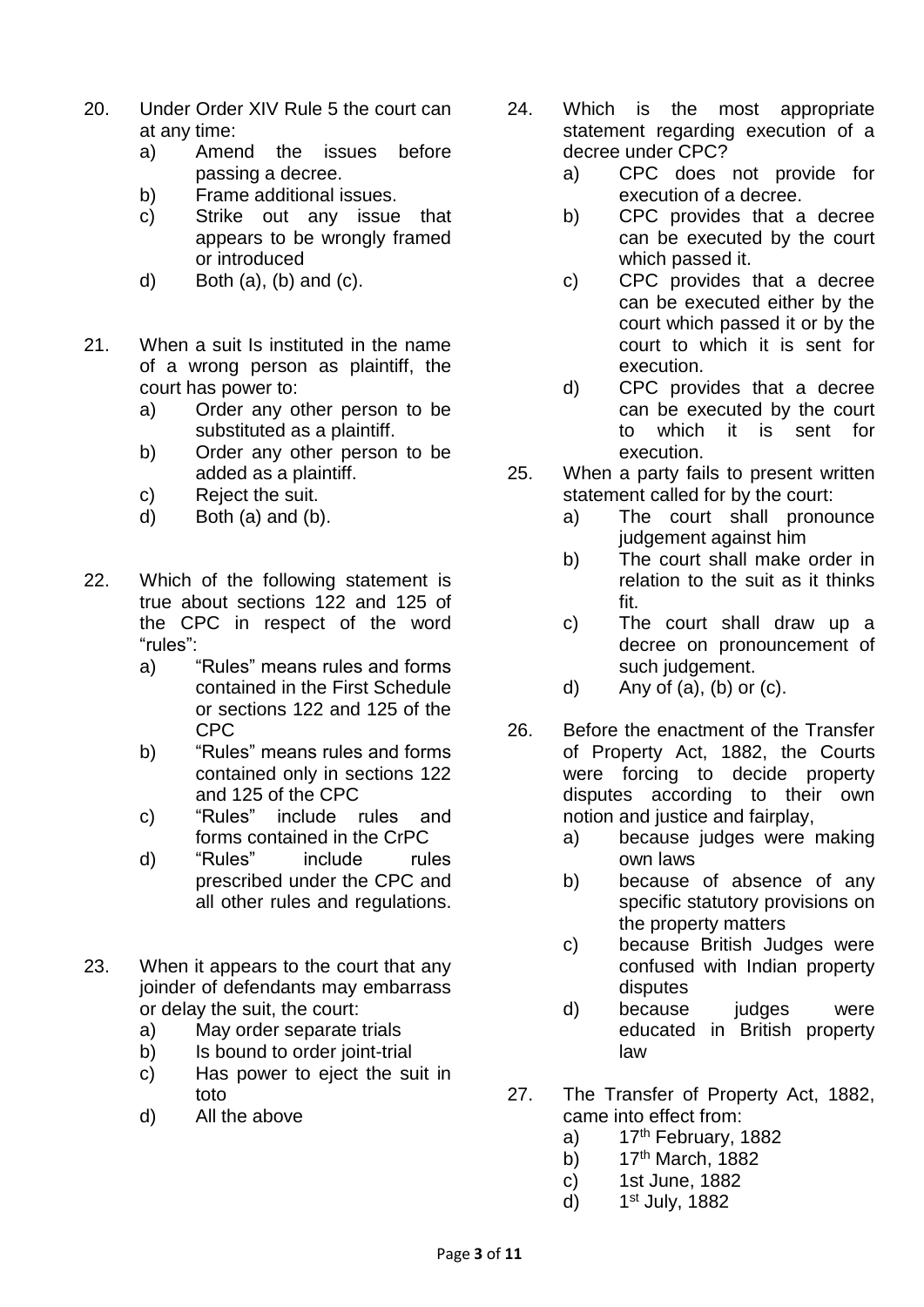- 28. Under the Transfer of Property Act, 1882, an instrument means:
	- a) Testamentary instrument
	- b) Non-testamentary instrument
	- c) Both testamentary instrument and non-testamentary instrument
	- d) None of the above.
- 29. "Registered" under the Transfer of Property Act, 1882, pertains to:
	- a) registration of property
	- b) registration of documents
	- c) registration of parties
	- d) registration of transfer
- 30. According to the provisions of the Transfer of Property Act, 1882, all interest in property restricted in its enjoyment to the owner personally cannot be transferred by him:
	- a) the statement is false
	- b) the statement is true
	- c) the statement does not exist
	- d) none of the above
- 31. A mere right to sue under the provisions of the TP Act, 1882, can be transferred. The statement is:
	- a) True.
	- b) False.
	- c) Partly true.
	- d) No such provision is made in the Act.
- 32. Under the Transfer of Property Act, 1882, "attached to earth" means:
	- i) rooted in the earth, as in the case of trees and shrubs;
	- ii) imbedded in the earth as in the case of walls and buildings; or
	- iii) Attached to what is so imbedded for the permanent beneficial enjoyment of that to which it is attached.
	- a) only (i) and (ii) are correct
	- b) only (ii) and (iii) are correct
	- c) only (i) and (iii) are correct
	- d) all (i), (ii) and (iii) are correct.
- 33. Under the Transfer of Property Act. 1882. the term "attested" means:
	- a) Attested by two or more witnesses
	- b) Attested by one witness only
	- c) Attested by two witnesses only
	- d) No condition prevails.
- 34. The chapters and sections of the Transfer of Property Act, 1882, which relate to contracts shall be part of:
	- a) The Indian Registration Act, 1908.
	- b) The Sales of Goods Act, 1930
	- c) The Indian Contract Act, 1872
	- d) The Transfer of Property Act, 1882, as amended
- 35. Under Transfer of Property Act, 1882, where a writing is not expressly required by:
	- a) a transfer of property is subject to only writing
	- b) no provision of oral transfer is made
	- c) a transfer of property may be made without writing in every case
	- d) none of the above
- 36. Rule against accumulation is given under which section of the Transfer of Property Act, 1882?
	- a) Section 31
	- b) Section 27
	- c) Section 21
	- d) Section 17
- 37. Under the provision of the Transfer of Property Act, 1882, the unborn person acquires vested interest on transfer for his benefit
	- a) Upon his birth
	- b) 7 days after his birth
	- c) Just 2 days after his birth
	- d) No such provision is made in the Act .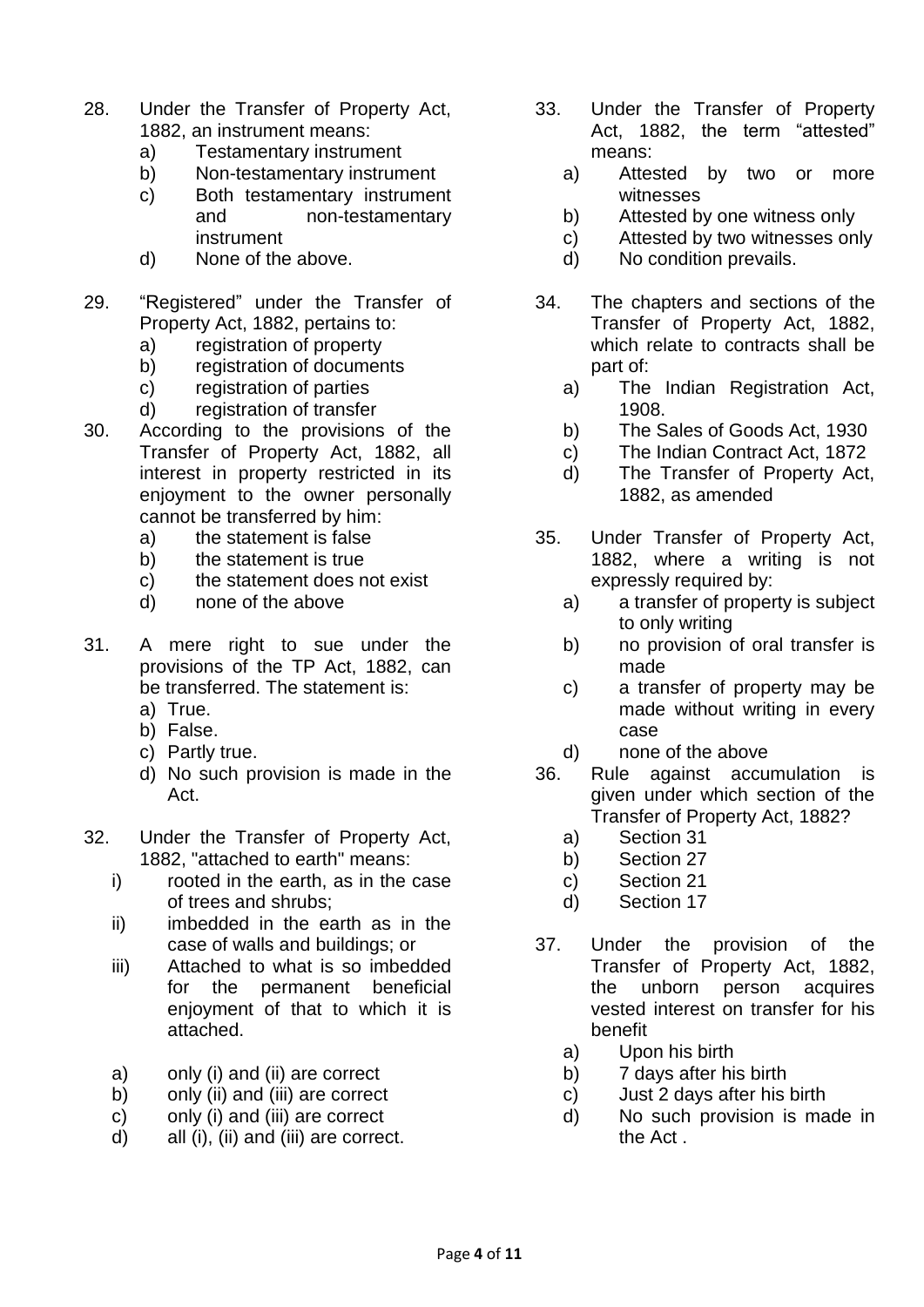- 38. A transfers property to B for life and after his death to C and D, equally to be divided between them, or to the survivors of them. C dies during life of B. D survives B. At B's death the property
	- a) shall pass to any person
	- b) shall pass to D
	- c) shall pass to person who is specifically named in transfer
	- d) none of the above.
- 39. In the Transfer of Property Act, 1882, sections 33 to 37 apply to both immovable and movable property whereas sections 38 to 53 apply to:
	- a) movable property only
	- b) immovable property
	- c) both movable and immovable property
	- d) none of the above
- 40. A lessee cannot appeal under section 51 of the Transfer of Property Act, 1882. The statement is:
	- a) True
	- b) False
	- c) Partly true
	- d) None of the above
- 41. If there are several purchasers, the seller is not concerned with the proportion to be paid by each, but he has a charge on the whole property:
	- a) For the unpaid purchase money.
	- b) For the paid up money only.
	- c) Only (b) is correct.
	- d) None of the above.
- 42. A gives Rs 500 to B on condition that he shall marry A's daughter C. At the date of the transfer C was dead. The transfer is
	- a) Void
	- b) Valid
	- c) Voidable
	- d) Invalid
- 43. Under section 6 of the Transfer of Property Act, 1882, a right to future maintenance:
	- a) Can be transferred.
	- b) Cannot be transferred.
	- c) No such provision is made in the Act
	- d) None of the above.
- 44. Living person as defined under the Transfer of Property Act, 1882, includes:
	- a) Company, association or body of individuals
	- b) Individual human beings only.
	- c) Only important companies or associations
	- d) Only individual human beings, which the Act expressly empowers to transfer.
- 45. The provisions of some sections of the Transfer of Property Act, 1882, shall not apply in case of a transfer of property for the benefit of the public in the advancement of religion, knowledge, commerce, health, safety or any other object beneficial to mankind, as per the provisions of section 18. These sections are:
	- a) 14, 16 and 17
	- b) 14, 15, 16 and 17
	- c) 14, 15 and 18
	- d) 14, 16 and 18
- 46. The section 41 of the Transfer of Property Act, 1882, is the statutory application of the law of *estoppel*. The statement is:
	- a) True
	- b) False
	- c) Partly true
	- d) None of the above
- 47. The terms "good faith" in section 51 of the Transfer of Property Act, 1882 is used in the light of:
	- a) The Sales of Goods Act, 1930
	- b) The General Clauses Act, 1897
	- c) The Indian Contract Act, 1872
	- d) None of the above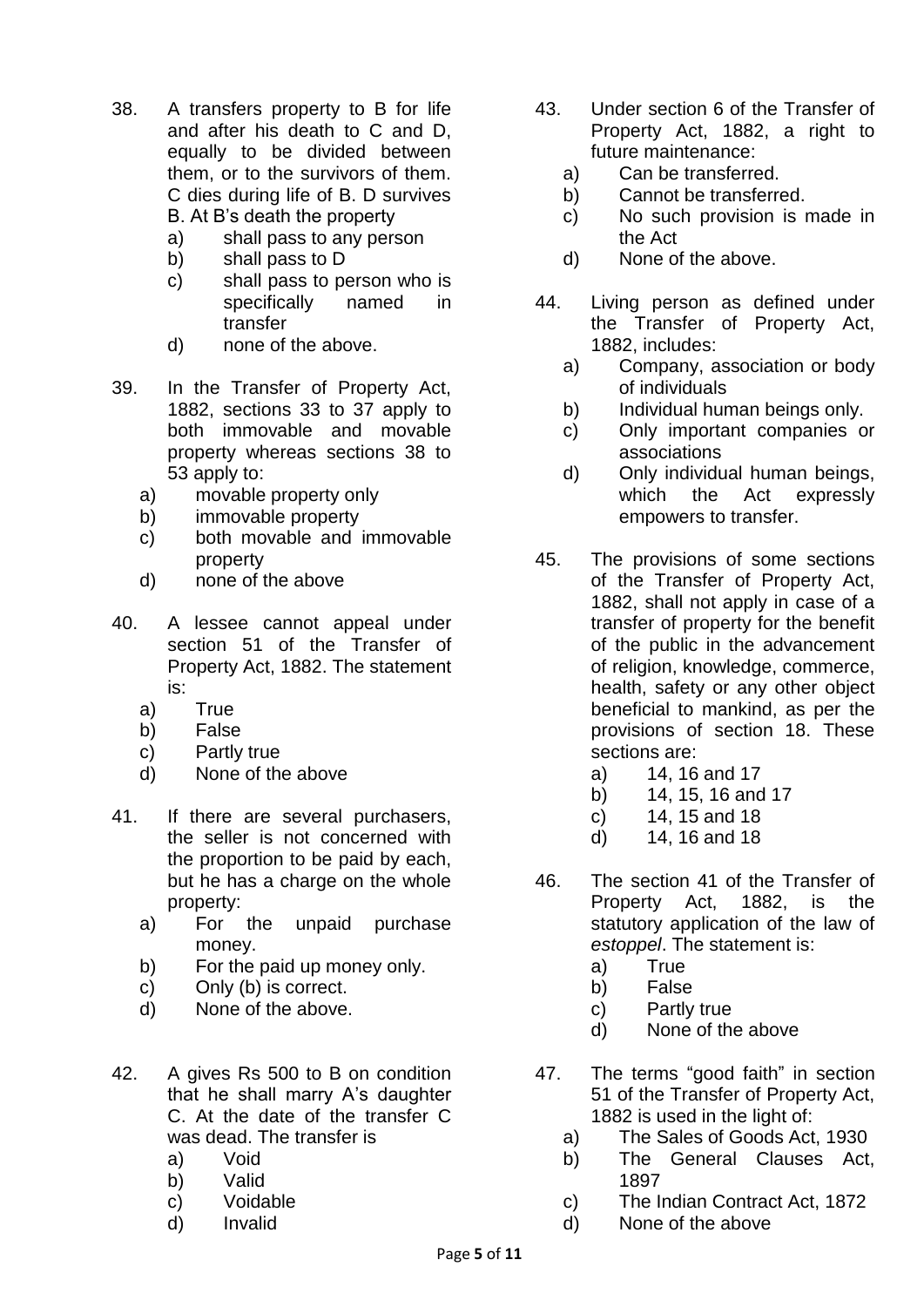- 48. The doctrine of part performance for sale of immovable property is envisaged under which section of the Transfer of Property Act, 1882?
	- a) Section 43
	- b) Section 43A
	- c) Section 53
	- d) Section 53A
- 49. Under the provision of the Transfer of Property Act, 1882, which among the following is not a mortgagor's right?
	- a) Right to inspection and production of documents
	- b) Right to reasonable waste
	- c) Only (a) is correct
	- d) Both (a) and (b) are correct
- 50. When a mortgagor dies, his heir is liable to pay the public charges viz. Government revenue and municipal taxes. The statement is:
	- a) True within the meaning of section 65 of the TP Act, 1882
	- b) False within the meaning of section 65 of the TP Act, 1882
	- c) Partly true within the meaning of section 65 of the TP Act, 1882
	- d) None of the above
- 51. When a person expresses his opinion to do a thing for getting his approval is called:
	- a) An offer
	- b) Acceptance of an offer
	- c) Communication of an offer
	- d) Communication of acceptance
- 52. If one party gives offer to another party, then such another party becomes:
	- a) Promiser
	- b) Promisee
	- c) Offerer
	- d) Offerree
- 53. Which statement is correct?
	- a) Proposal + acceptance = promise
	- b) Promise + consideration = agreement
	- c) Agreement + enforceability = contract
	- d) All of the above
- 54. Under the provision of Indian Contract Act, 1872, love and affection is an exception to the general rule?
	- a) Past consideration is no consideration
	- b) A contract without consideration is void
	- c) Both are correct
	- d) None of the above
- 55. Which of the following(s) is/are 'void agreement(s)' according to Indian Contract Act, 1872?
	- a) An agreement in restraint of marriage
	- b) An agreement in restraint of trade
	- c) Both (a) and (b) are correct
	- d) Neither (a) nor (b) is correct
- 56. A owes money to B under a contract. It is agreed between A, B and C that B shall thenceforth accept c as his debtor instead of A. The consequence of the above agreements is that:
	- a) The old debt of A to B is still conditional.
	- b) A new debt from C to B has been contracted.
	- c) C has to pay A the money received from B.
	- d) B has the option to pay the debt to A.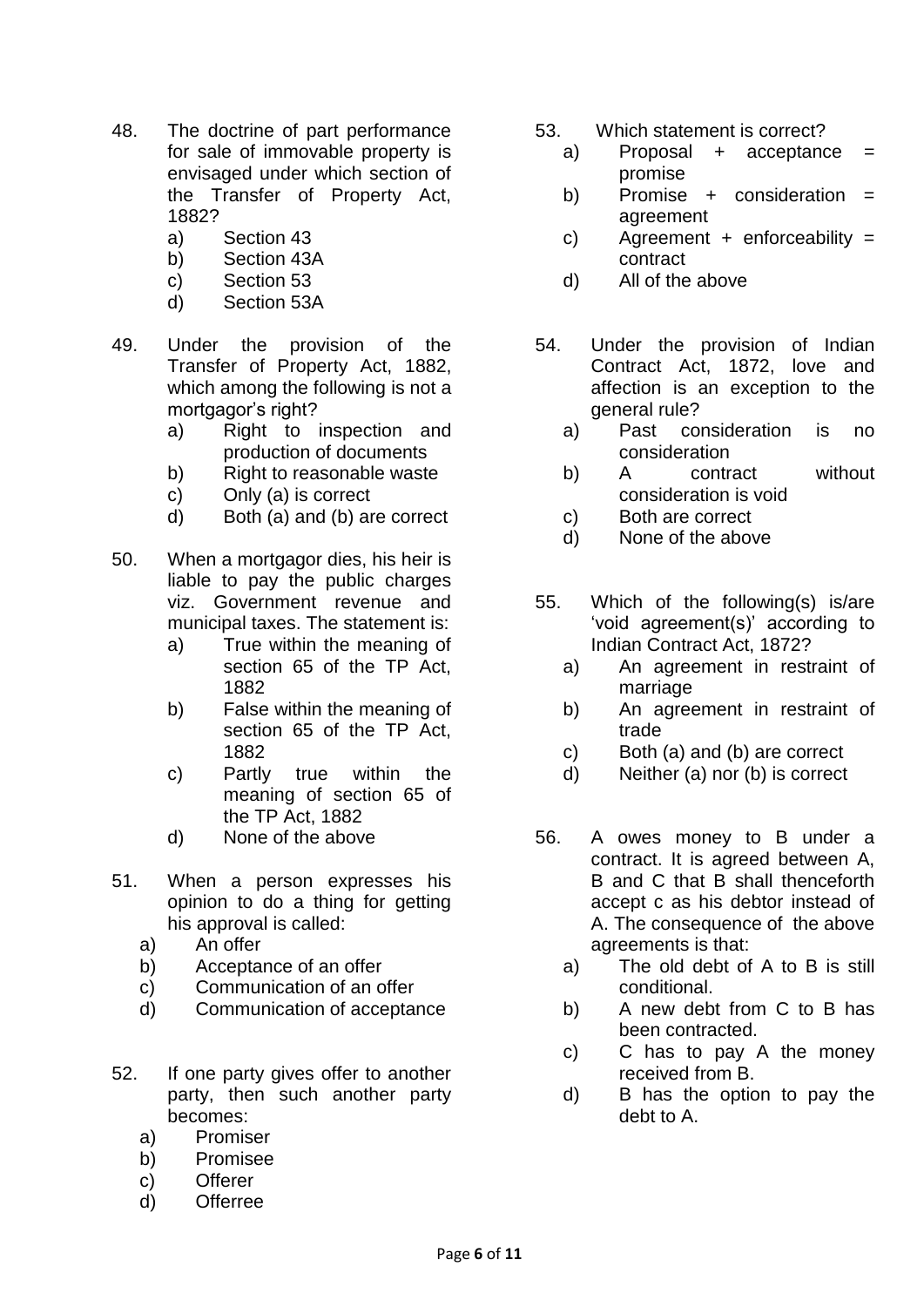- 57. A agrees to buy from B a certain horse. Later it turns out that the horse is dead at the time of bargain. But neither A nor B was aware of the fact that the horse was dead. Such agreement is:
	- a) Void
	- b) Voidable
	- c) Partly void
	- d) Partly voidable

58. A "consideration" under the Indian Contract Act, 1872, may be:

- a) Present
- b) Past
- c) Future
- d) One among  $(a)$ ,  $(b)$  and  $(c)$ .
- 59. An agreement not enforceable by law is:
	- a) Valid
	- b) Voidable
	- c) Quasi-contract
	- d) Void
- 60. In a valid contract, what comes first:
	- a) Proposal
	- b) Promise
	- c) Acceptance
	- d) Enforceability
- 61. Mistake of fact:
	- a) Makes a contract voidable
	- b) Does not make a contract voidable
	- c) Makes a contract void
	- d) None of the above
- 62. X offers to sell his house for Rs. 10,00,000 to anyone who is willing to pay the price. Y finds the offer price reasonable and conveys his acceptance to Z, a very close friend of X, stating that the message should be conveyed immediately so that other prospective buyers may not accept the offer before him. Is there a binding acceptance by X?
	- a) No, because Y did not convey the message immediately.
	- b) No, because the message was not conveyed to A himself.
	- c) Yes, because the message was conveyed to a very close friend.
	- d) Yes, because Y has conveyed his acceptance.
- 63. Communication of offer or proposal becomes complete when:
	- a) It comes to the knowledge of any third party
	- b) The offer or the proposal has been sent ordinarily
	- c) It comes to the knowledge of the offerree or to the person to whom the offer or the proposal is made
	- d) None of the above.
- 64. Generally a proposal may be revoked at any time before communication:
	- a) Of its acceptance
	- b) Of its proposal
	- c) Of its approval by a third party
	- d) Both (a) and (b)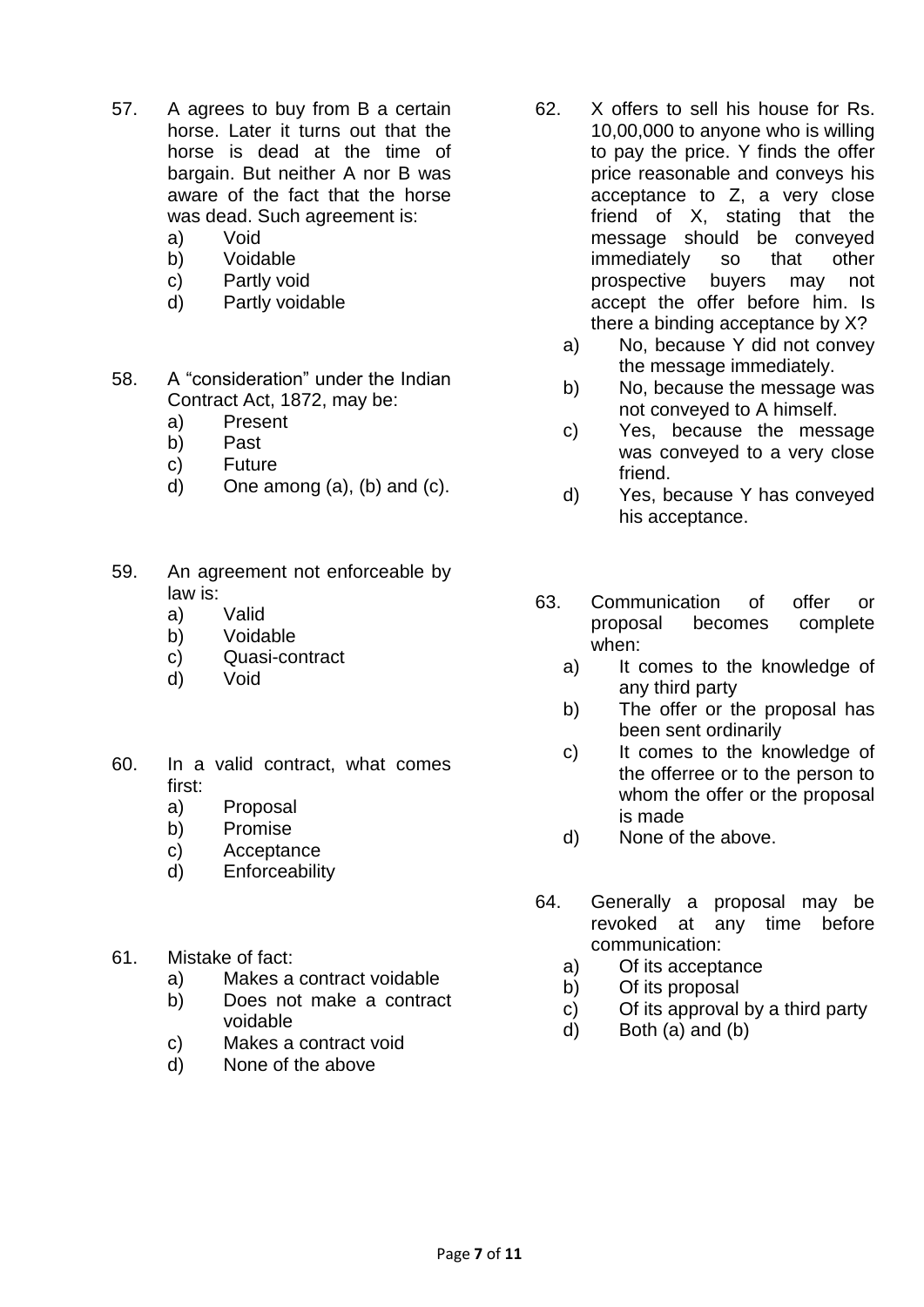- 65. A offers to sell his car to B for Rs. 1,00,000. Robert accepts all the terms and conditions for sale and Rs. 100 as advance for sale. A laughs and believing that B will pay the rest later on accepts the money. There is:
	- a) No contract, because Rs. 100 is too small advance for buying a car worth Rs. 1,00,000.
	- b) No contract, because A takes it as a kind of joke.
	- c) Contract, because B paid a consideration of Rs. 100.
	- d) Contract, because B promises to pay the remaining amount later.
- 66. A offers to sell her book to B for Rs. 100. B says that she is willing to pay only Rs. 80. Priya says nothing. There is:
	- a) A contract for sale at Rs.80.
	- b) A contract for sale at Rs. 100 since A says nothing to the change in the term of offer.
	- c) No contract for sale since B did not pay Rs.80 immediately.
	- d) No contract for sale since B has changed the term of offer.
- 67. The object of an agreement or consideration is lawful when:
	- a) It is not forbidden by law
	- b) It does not defeat the provision of law
	- c) It does not involve injury to any person or any property
	- d) All the above
- 68. A person finds goods belonging to X and takes the goods to his own home, than the person has:
	- a) Not to return the goods to X
	- b) To give any amount as compensation to X at his own discretion
	- c) To keep half and pay compensation for half the goods to X
	- d) To return the goods to X
- 69. Tomba says, "Chaoba, if you are willing to pay Rs. 500 for my gold watch now. I will give it immediately". Chaoba replied, "If you say so, I will give you Rs. 500 now". Tomba says, "Okay". There is:
	- a) An agreement for sale since Tomba says okay.
	- b) No agreement for sale since Tomba did not pay Rs. 500 immediately.
	- c) No agreement for sale since Rs. 500 is too small for the gold watch.
	- d) No agreement for sale since Tomba believes that Chaoba does not have Rs. 500 at that time.
- 70. Henry, aged 17 years, and Sally, aged 17 years, agree to marry each other. The agreement is:
	- a) Valid, since both agree to the marriage.
	- b) Voidable, at the option of Henry.
	- c) Voidable, at the option of Sally.
	- ( d) Void, being unlawful.
- 71.Ibohal made a written contract with Boyai whereby Boyai has to paint the house of Ibohal for which he will get Rs. 20,000. Shortly after signing the contract, Boyai told Ibohal, "after the job is done, give the money to my daughter Sana. Since she is marrying soon, I want to give her a surprise gift". Sana is aware of the statement and later she marries. Soon thereafter Boyai asks Ibohal to pay him the amount instead of paying his daughter, since her husband is a drunkard. Against whom can Sana enforce her agreement to pay her Rs. 20,000:
	- a) Ibohal
	- b) Boyai
	- c) Both Ibohal and Boyai
	- d) Neither Ibohal nor Boyai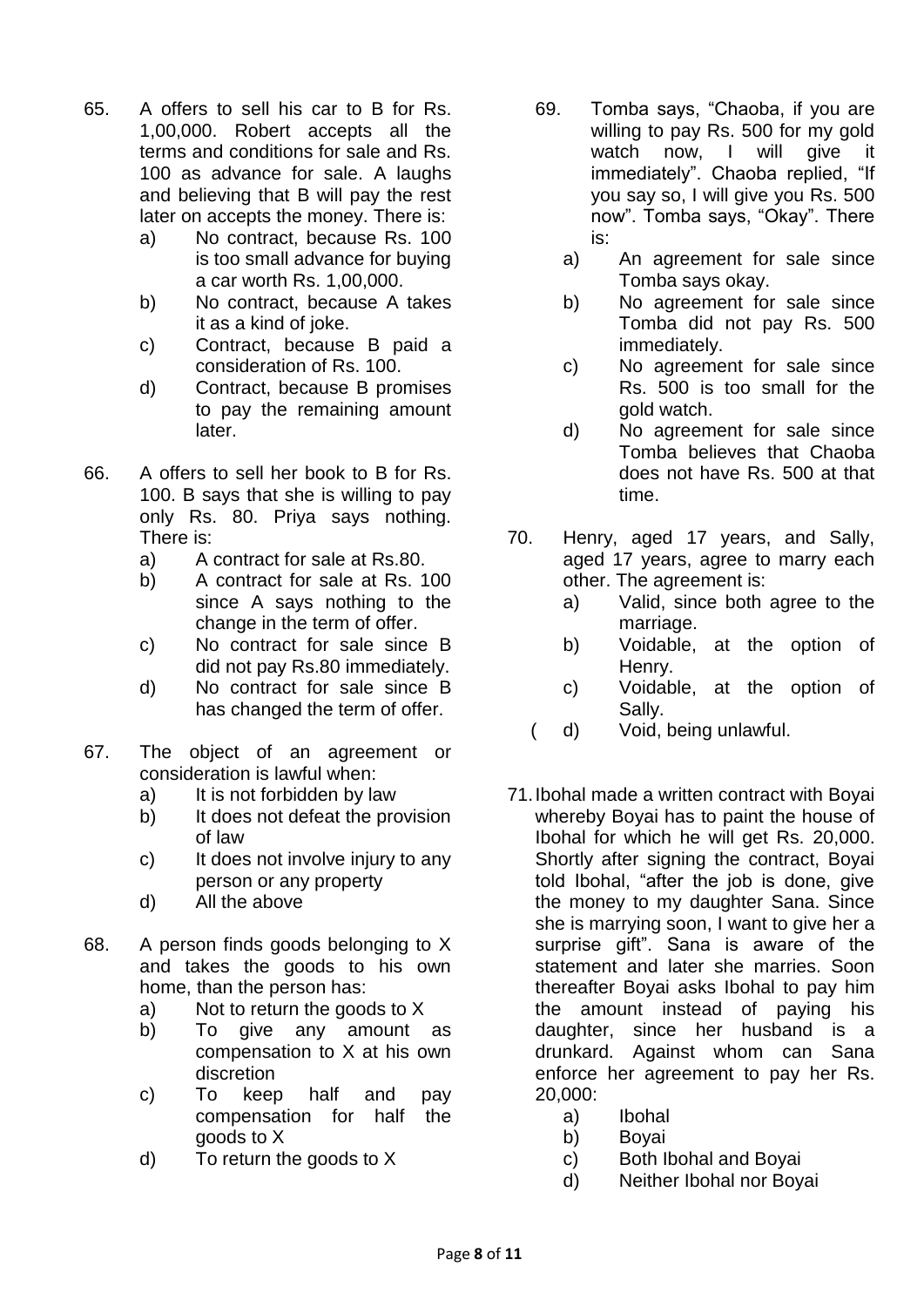- 72. An agreement is a:
	- a) Promise with consideration
	- b) Promise only
	- c) Proposal only
	- d) Offer only
- 73. An agreement enforceable by law is
	- a:
	- a) Reciprocal promise
	- b) Mere agreement
	- c) Contract
	- d) Quasi contract
- 74. X contracts with Y that if X practices as an advocate in Manipur, he will pay Y Rs. 10,000. X practices as an advocate in Manipur. Y is entitled to such compensation:
	- a) An amount a little more than Rs. 10,000
	- b) An amount a little less than Rs. 10,000
	- c) Rs. 10,000 or as the court thinks reasonable
	- d) None of the above
- 75. X and Y jointly owe Rs. 500 to Z. X alone pays the amount to Z, and Y not knowing the fact pays Rs. 500 again to Z. Then Z is:
	- a) Bound to repay the amount to Y
	- b) Not bound to repay the amount to Y, because it is his fault
	- c) Bound to repay half the amount to Y
	- d) None of the above.
- 76. The delay under the provision of Limitation Act, 1963, can be condoned on
	- a) an oral application
	- b) a verbal application
	- c) a written application
	- d) either (a) or (b) or (c)
- 77. Limitation for filing an appeal commences from
	- a) the date of signing of the decree
	- b) the date of judgement
	- c) the date of application for copy of the judgement
	- d) the date of availability of copy of the judgement
- 78. The provisions of section 3 of the Limitation Act 1963 are:
	- a) Mandatory
	- b) Directory
	- c) Discretionary
	- d) Optional
- 79. Time which has begun to run can be excluded in case of:
	- a) Minority
	- b) Insanity
	- c) Idiocy
	- d) None of the above
- 80. In computing the period of limitation for appeal, review or revision, the time requisite for obtaining a copy of the decree or order appealed shall be:
	- a) Included
	- b) Excluded
	- c) Partly included
	- d) Partly excluded
- 81. For a suit filed by or on behalf of Central Government or any State Government, the period of limitation is
	- a) one year
	- b) three years
	- c) twelve years
	- d) thirty years.
- 82. A judgement was passed on 10.07.2016, and the decree prepared on 25.07.2016. An application for certified copy was made on 11.07.2016 and the certified copy was ready on 01.08.2016, and delivery of certified copy was taken on 05.08.2016, under section 12 of the Limitation Act, the period to be excluded is
	- a) 10.07.2016 to 01.08.2016
	- b) 10.07.2016 to 05.08.2016
	- c) 11.07.2016 to 01.08.2016
	- d) 11.07.2016 to 05.08.2016.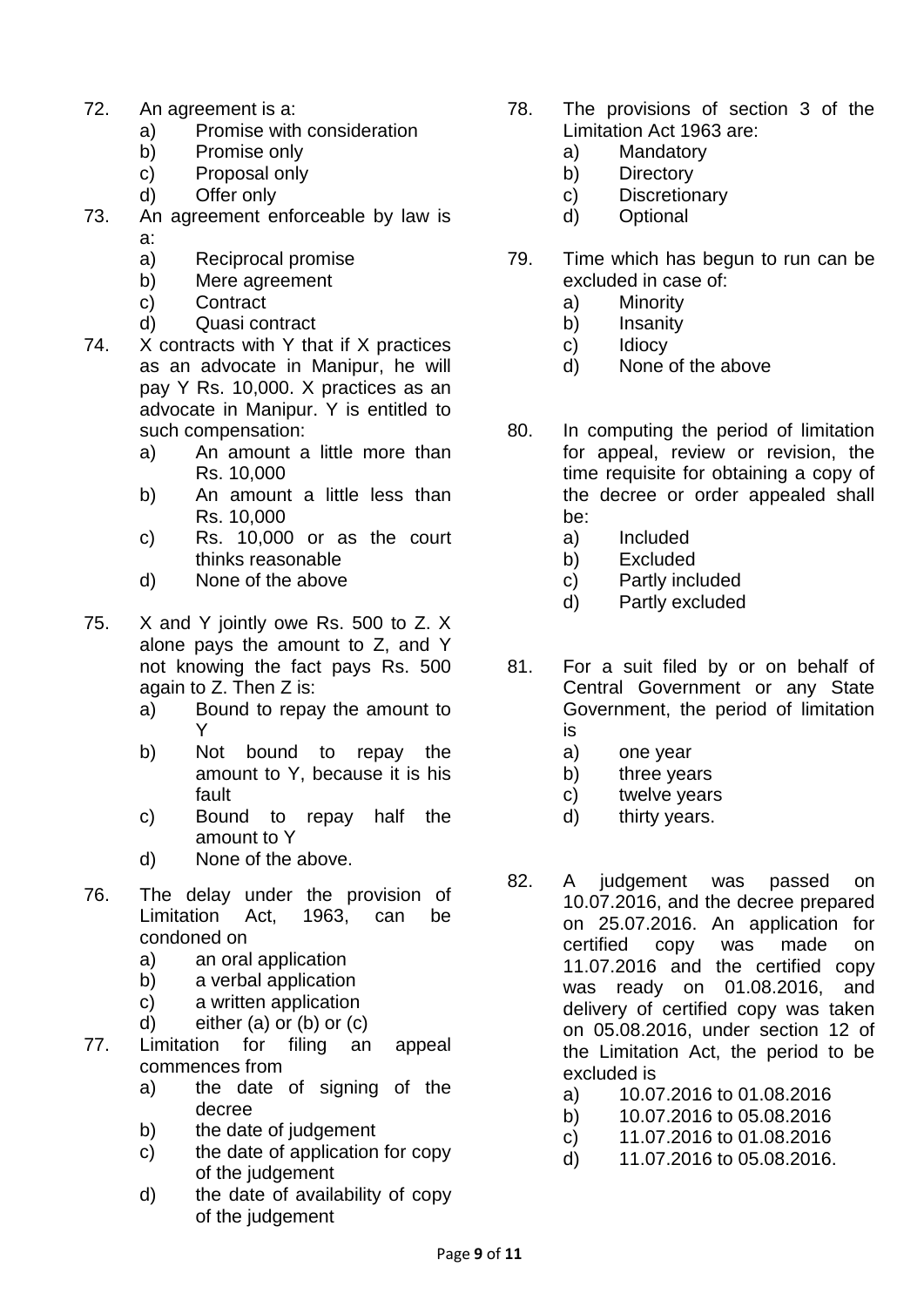- 83. An appreciation for special leave to appeal to the Supreme Court can be filed within
	- a) 30 days to 180 days depending upon the subjectmatter
	- b) 30 days to 90 days depending upon the subject-matter
	- c) 60 days to 180 days depending upon the subjectmatter
	- d) 60 days to 90 days depending upon the subject-matter.
- 84. Period of limitation for enforcement of a decree of mandatory injunction is
	- a) 1 year
	- b) 2 years
	- c) 3 years
	- d) 12 years
- 85. Period of limitation for suits relating to immovable property is
	- a) 3 years to 12 years
	- b) 12 years
	- c) 3 years to 30 years
	- d) 30 years
- 86. 'Time requisite' under section 12(2) of Limitation Act means
	- a) minimum time
	- b) maximum time
	- c) actual time taken
	- d) absolutely taken time.
- 87. An application for condonation of delay under section 5 Limitation Act
	- a) has to be considered by the court on merits, however the order may not be passed with reasons
	- b) has to be considered by the court on merits, however it is discretionary for the to pass order with or without reasons
	- c) has to be considered by the court on merits and order has to be passed with reasons
	- d) has to be considered by the court on merits, however the order need not be passed with reasons.
- 88. Section 22 of the Limitation Act, 1963, refers to the case of:
	- a) Successive breach of contract
	- b) Continuing breach of contract
	- c) Both (a) and (b)
	- d) Neither (a) nor (b).
- 89. Time excluded has to be considered on the basis of
	- a) Information available from the copy judgement/decree placed on record
	- b) Information as to copies obtained by the parties for court purposes
	- c) Information as to copies obtained by the parties for others purposes
	- d) Information as to copies not placed on record but made available to the court.
- 90. Under Section 12(2) of the Limitation Act, 1963, the time taken / lapsed between the date of judgement and the date of decree has to be:
	- a) Excluded without any application for certified copy having been made during the period
	- b) Excluded only when an application for certified copy having been made during the period
	- c) Excluded in both (a) and (b)
	- d) Excluded in neither (a) nor (b).
- 91. For condonation of delay under section 5 of the Limitation Act 1963:
	- a) Length of delay is the main criterion
	- b) Length of delay has no relevance, but acceptability of the explanation is the only criterion,
	- c) Length of delay certainly matters apart from the acceptability of the explanation
	- d) Either (a) or (c)